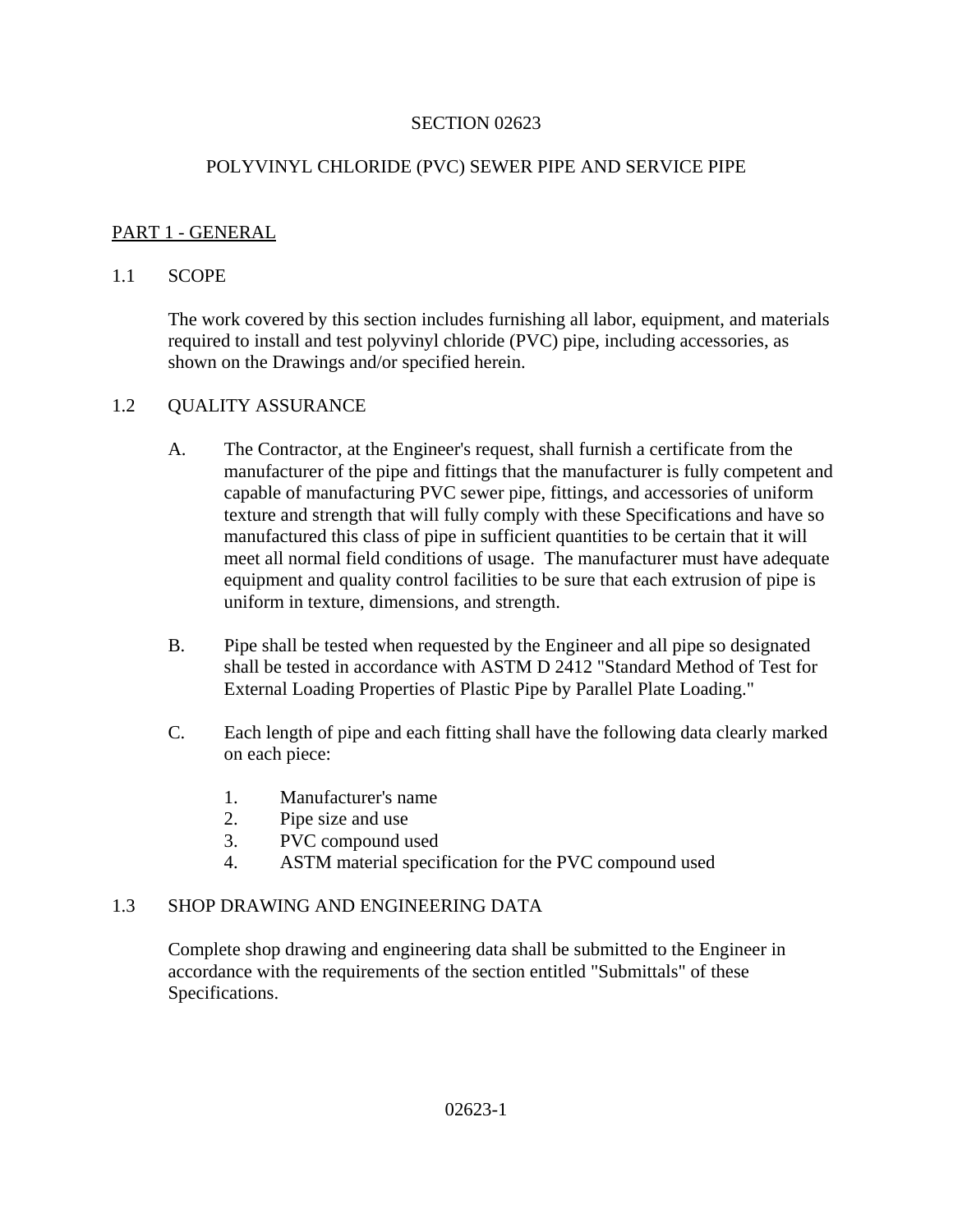### 1.4 STORAGE AND PROTECTION

- A. PVC piping and accessories shall be stored and protected in accordance with the requirements of the section entitled "Storage and Protection" of these Specifications.
- B. PVC pipe and fittings shall be stored under cover.
- C. All pipe and accessories shall be stored above ground and fully supported so as not to bend or deflect excessively under its own weight.

## 1.5 GUARANTEE

The Contractor shall provide a guarantee against defective equipment and workmanship in accordance with the requirements of the section entitled "Warranties and Bonds" of these Specifications.

### 1.6 COLOR

Service pipe shall be any color other than white.

# PART 2 - PRODUCTS

## 2.1 PVC PIPE AND FITTINGS

- A. The pipe and fittings shall be homogenous throughout and free from visible cracks, holes, foreign inclusions, or other injurious defects. The pipe shall be as uniform as commercially practical in color, opacity, density, and other physical properties.
- B. The manufacturer shall provide waterstops, acceptable to the Engineer, which shall be applied to the outside of the plastic pipe when the pipe is to be enclosed in any structure where concrete or mortar is used which will prevent leakage along the outer wall of the barrel of the pipe.
- C. No Single piece of pipe shall be laid on any project covered by this Specification unless it is found to be generally straight. Such pipe shall have a maximum ordinate as measured from the concave side of the pipe not to exceed 1/16-inch per foot of length. If the deviation exceeds this requirement, then the particular piece of pipe shall be rejected from use until it can comply with this provision.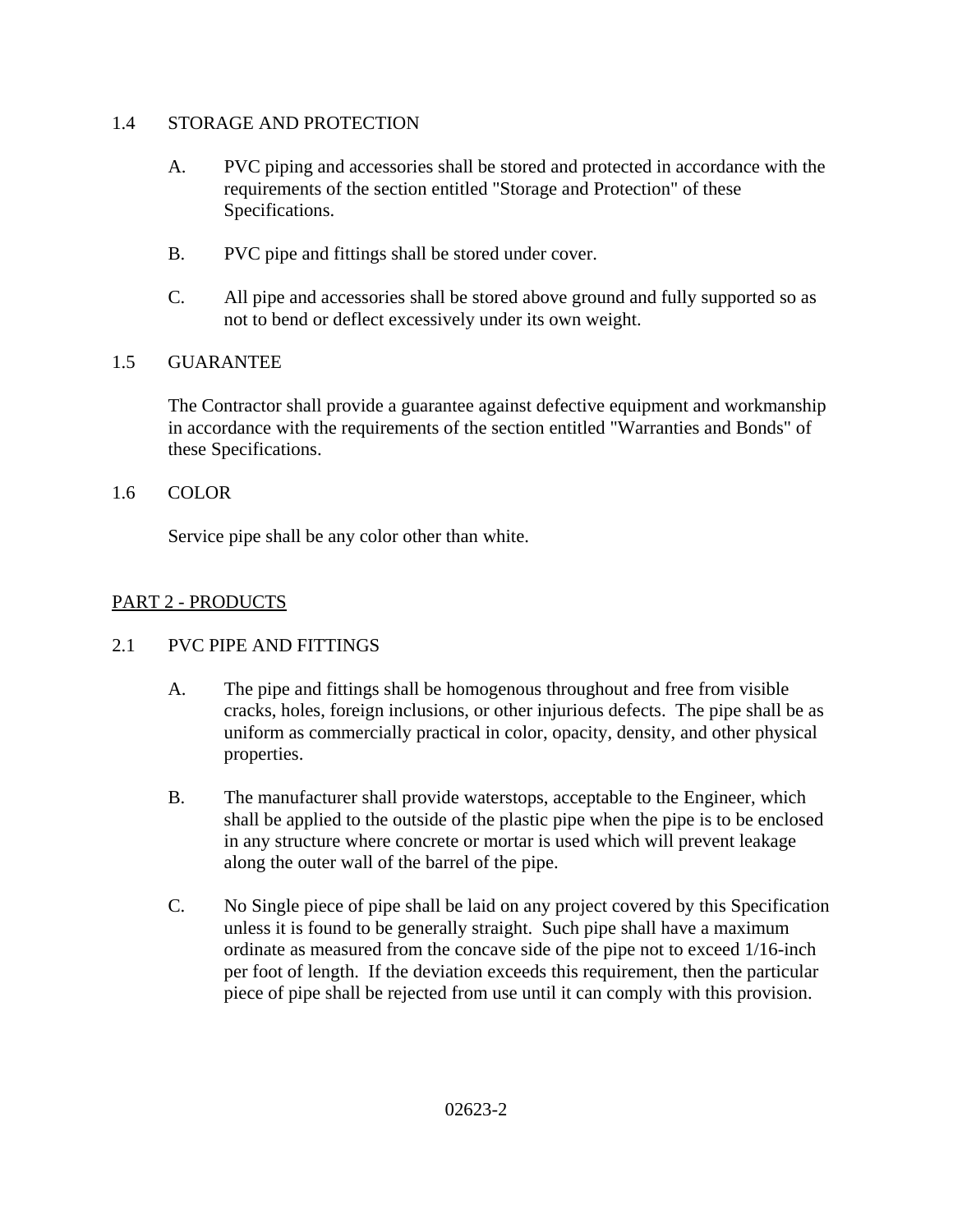D. Wyes, tees, bends, adapters, and any other fittings required or directed by the Engineer shall be provided. Engineering data for such fittings showing crosssectional views with dimensions shall be provided and such data and fittings shall be approved by the Engineer prior to their use. The materials used in the manufacture of fittings shall conform to the requirements for the pipe with which they shall be used and any variation of such requirements shall be subject to the approval of the Engineer. Fittings shall have wall thicknesses equal to or greater than that of the pipe to which they are joined.

## 2.2 PIPE

- A. PVC piping and accessories shall be made from Virgin Type I, Grade 1 PVC compounds with physical and chemical properties conforming to those defined and described in ASTM D 1784 for "Rigid Poly (Vinyl Chloride) Compounds and Chlorinated Poly (Vinyl Chloride) Compounds."
- B. The standard length of PVC pipe under this Specification shall be 12.5 feet, except that all pipe used in service lines shall not exceed 10 feet in length unless otherwise approved by the Engineer.
- C. The PVC pipe and accessories shall be manufactured in accordance with the requirements of ASTM D 3034, Type PSM Polyvinyl Chloride (PVC) Sewer Pipe and Fittings. All pipe for gravity sewers shall have an SDR of 35 or less.

# 2.3 JOINTS

- A. PVC pipe joints shall be the bell and spigot type subject to the approval of the Engineer. The bell shall consist of an integral wall section stiffened with two PVC retainer rings which securely lock the solid section rubber ring into position and shall meet or exceed the requirements of ASTM D-3212.
- B. Joints shall be sealed with a rubber O-ring gasket, and shall be of a composition and texture which is resistant to common water, and which will endure permanently under the conditions likely to be imposed by this usage. The gasket installation shall be done in accordance with the pipe manufacturer's instructions using all the necessary materials, lubricants and equipment recommended by the manufacturer.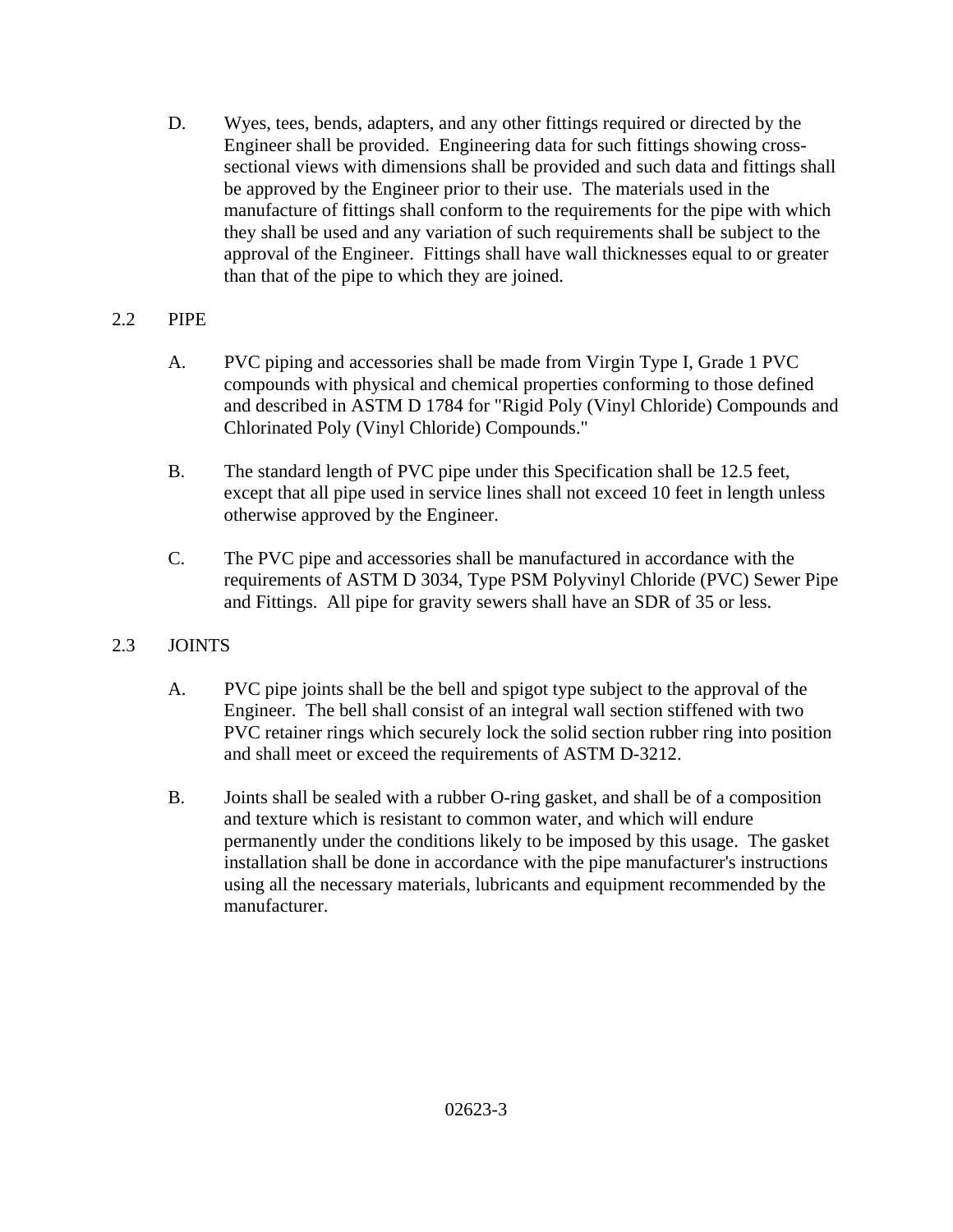### PART 3 -EXECUTION

#### 3.1 PIPE LAYING

- A. Before sewer pipe is placed in position in the trench, the bottom and sides of the trench shall be carefully prepared and bracing and sheeting installed where required. A mason's line, supported at intervals not exceeding 50 feet, shall be stretched tightly above ground level at a grade parallel to and directly above the axis line of the pipe. Each pipe shall be accurately placed to the exact line and grade called for on the Drawings by measuring down from this line to the invert of the pipe in place. The Contractor shall furnish all labor and materials necessary for erecting batter boards and establishing lines and grades therefor.
- B. The Contractor may use the laser beam method of setting a line and grade for the sewer by using the laser beam coaxially through the center of the sewer being laid. The laser beam projector is to be rigidly mounted to its support platforms, with a 2-point suspension, or equivalent, assuring that all ground and equipment vibrations are kept to an absolute minimum. All equipment including equipment necessary to control atmospheric conditions in the pipe to keep line and grade to acceptable standards of accuracy shall be furnished by the Contractor. The laser beam system must be operated by competent experienced men who have been properly trained to operate the equipment used.
- C. The Contractor shall stake check pegs at all manholes throughout the job. Check pegs midway between manholes and any other check points deemed necessary to assure accuracy of the equipment shall be provided by the Contractor.
- D. Each piece of pipe and special fitting shall be carefully inspected before it is placed and no defective pipe shall be laid in the trench. Pipe laying shall proceed upgrade, starting at the lower end of the grade and with the bells uphill. No Pipe shall be laid except in the presence of an inspector representing the Engineer. Trench bottoms found to be unsuitable for foundations after pipe laying operations have started shall be corrected and brought to exact line and grade with approved compacted materials.
- E. Bell holes shall be of sufficient size to allow ample room for making the pipe joints properly. Bell holes shall not be cut out more than ten joints ahead of pipe laying. The bottom of the trench between bell holes shall be carefully graded so that the pipe barrel will rest on a solid foundation for its entire length as shown on the Drawings. Each joint shall be laid so that it will form a close concentric joint with adjoining pipe in order to avoid sudden offsets of inequalities in the flow line.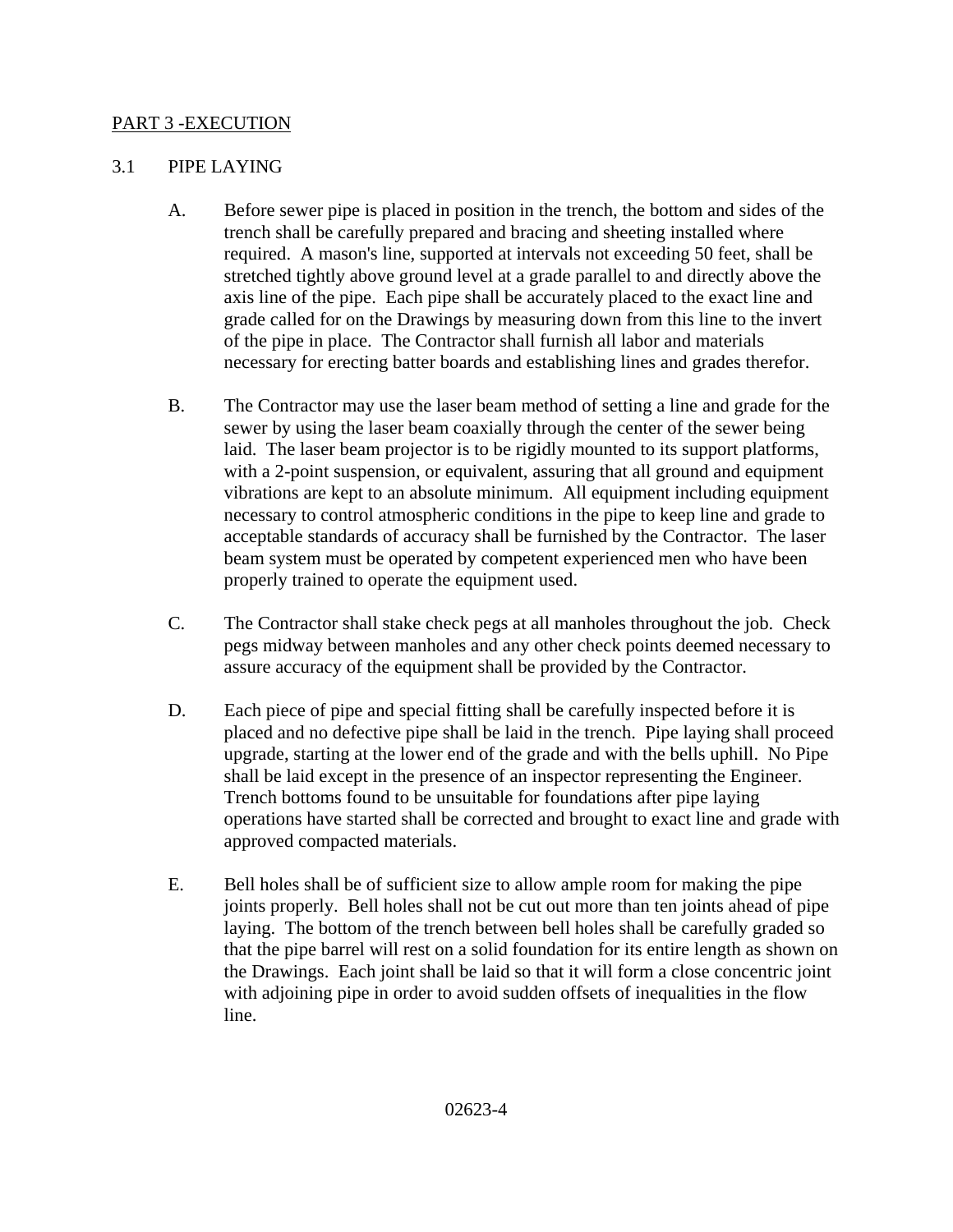- F. Water shall not be allowed to run or stand in the trench while pipe laying is in progress or before the joints are completely set or before the trench has been backfilled. The Contractor at no time shall open up more trench than his available pumping facilities are able to dewater. Where sewer pipelines are located in or across stream beds or drainage ditches, the Contractor shall divert the stream flow and dewater each section as the work progresses.
- G. No joints shall be made where pipe or joint materials have been soiled by earth in handling until such soiled surfaces are thoroughly cleaned by wire brushing and wiping until all traces of the earth are removed.
- H. As the work progresses, the interior of all pipe shall be kept thoroughly clean. After each line of pipe has been laid, it shall be carefully inspected and all earth, trash, rags, and other foreign matter removed from the interior. A filled bag or other approved type of follower shall be pulled through the line immediately after each joint is made in order to remove any debris which may be left on the inside of the pipe.
- I. Backfilling of trenches shall be started immediately after the pipe in place has been inspected and approved by the Engineer and backfill shall be deposited and compacted as detailed on the Drawings.
- J. Installation of service pipe shall conform to the appropriate requirements of main line sewers.

## 3.2 INSTALLATION OF TEES, WYES, AND PLUGGED STUBS

- A. Tee branches or wyes shall be installed in the sewer lines at all places shown on the Drawings, specified herein or otherwise directed by the Engineer. Tee branches on pipe less than 12 inches in diameter shall be cast or extruded and manufactured monolithic with the barrel.
- B. Plugged pipe stubs for future connections to manholes and sewerage structures shall be installed where shown on the Drawings or directed by the Engineer.
- C. Plugged stubs and such branches of pipelines that are not to be used immediately shall be closed with PVC stoppers held securely in place.
- D. Where specifically directed by the Engineer or shown on the Drawings, connections to reinforced concrete pipe over 18 inches in diameter shall be made in accordance with details shown on the Drawings.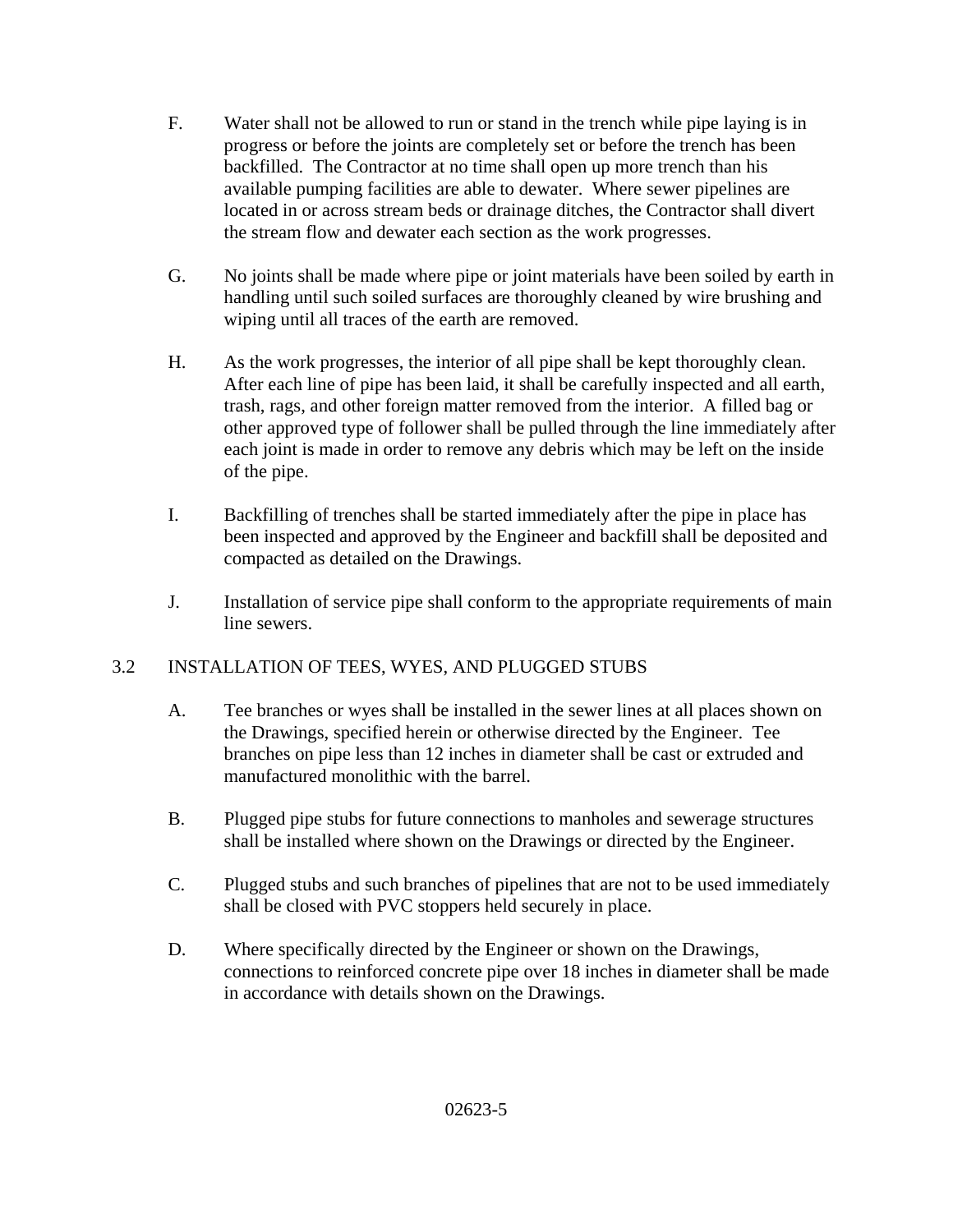### 3.3 CONNECTIONS

- A. If the work consists of the construction of a sewer that is to replace an existing sewer, all of the existing service lines shall be kept in operation and connected to the new line.
- B. Connections shall be made to all existing sewer lines in the vicinity of the work by removing a section of the sewer from the existing line and inserting in the space a tee branch of proper size, or by the construction of a manhole over the existing line.
- C. Connections to existing manholes or inlets where no plugged stubs exist shall be made by cutting a hole in the wall of the existing structure, inserting a length of sewer pipe into the hole, filling around same with concrete or mortar and troweling the inside and outside surfaces of the joint to a neat finish. The bottom of the manhole shall be shaped to fit the invert of the sewer pipe as specified under the section entitled "Manholes" of these Specifications.
- D. Connections to building services shall be made in a neat and workmanlike manner. Cleanout plugs shall be installed, wherever feasible, by making the connections with a standard wye or tee.

## 3.4 EXISTING UTILITIES

- A. All existing sewers, water lines, gas lines, underground conduits, telephone lines, sidewalks, curbs, gutters, pavements, electric lines, or other utilities or structures in the vicinity of the work shall be carefully protected by the Contractor from damage at all times. Where it is necessary for the proper accomplishment of the work to repair, remove and/or replace any such utility, the work shall be done under the provisions set forth in the "General Conditions." No separate payment shall be made for removing and replacing and/or repairing damaged existing sewers; water, gas, electric, telephone lines or conduits; or other utilities, culverts, drains, or conduits of similar existing services or structures. Similar repair and replacement of sidewalks, curbs, gutters, and pavements are provided elsewhere in these Specifications.
- B. Sewers shall be laid at least 10 feet, horizontally, from any existing or proposed water main. If conditions prevent the 10 foot separation, the sewer may be constructed closer to a water main if it is laid in a separate trench and if the elevation of the top of the water main is at least 18 inches above the invert of the sewer.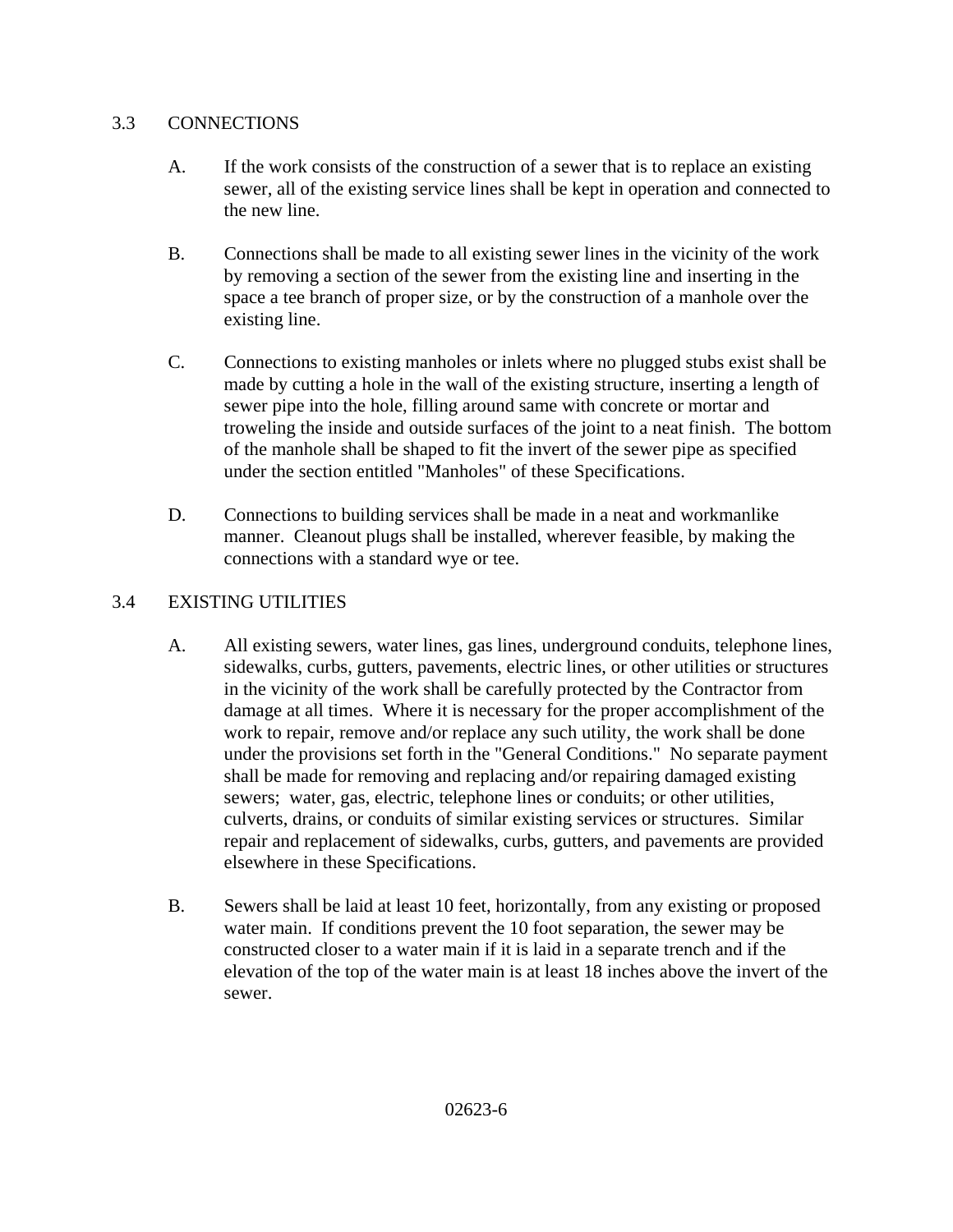- C. When sewers cross under water mains, the top of the sewer shall be at least 18 inches below the bottom of the water main. If necessary, the water main shall be relocated to provide this separation or reconstructed with mechanical-joint cast iron or ductile iron pipe for a distance of 10 feet on each side of the sewer. One full length of water main shall be centered over the sewer so that both joints will be as far from the sewer as possible.
- D. When it is impossible to obtain proper horizontal and vertical separation as stipulated above, both water main and sewer shall be constructed of mechanicaljoint cast iron pipe and shall be pressure tested to assure water tightness.
- E. When sewer lines cross under culverts where the sewer and the culvert are less than 18 inches apart, the sewer line shall be encased in concrete or shall be constructed of ductile iron if shown on the drawings.

# 3.5 INSPECTION AND TESTING

- A. After completion of any section of sewer, the grades, joints and alignment shall be true to line and grade. Joint surfaces shall be smooth. There shall be no visual leakage and the sewer shall be completely free from any cracks and from protruding joint materials, deposits of sand, mortar, or other materials on the inside.
- B. Infiltration or exfiltration shall not exceed 50 gallons per 24 hours per inch of diameter per mile of sewer. Contractor shall furnish all supplies, materials, labor, services, etc., needed to make infiltration or exfiltration tests including water. No separate payment will be made for equipment, supplies, material, water or services.
- C. Any leakage, including active seepage, shall be corrected by removal and replacement of pipe or joint where such leakage exists until the pipelines meet the requirements of the allowable leakage specifications.
- D. Infiltration tests shall be made when groundwater level is 18 inches or more above the top of the outside of the pipe.
- E. When normal groundwater does not stand at a level outside the pipe to enable infiltration tests to be made to the satisfaction of the Engineer, the Contractor shall make exfiltration tests by filling the pipe or sections thereof with water to a head of not less than 2 feet above the top of the outside of the pipe and observing the amount of water required to maintain this level.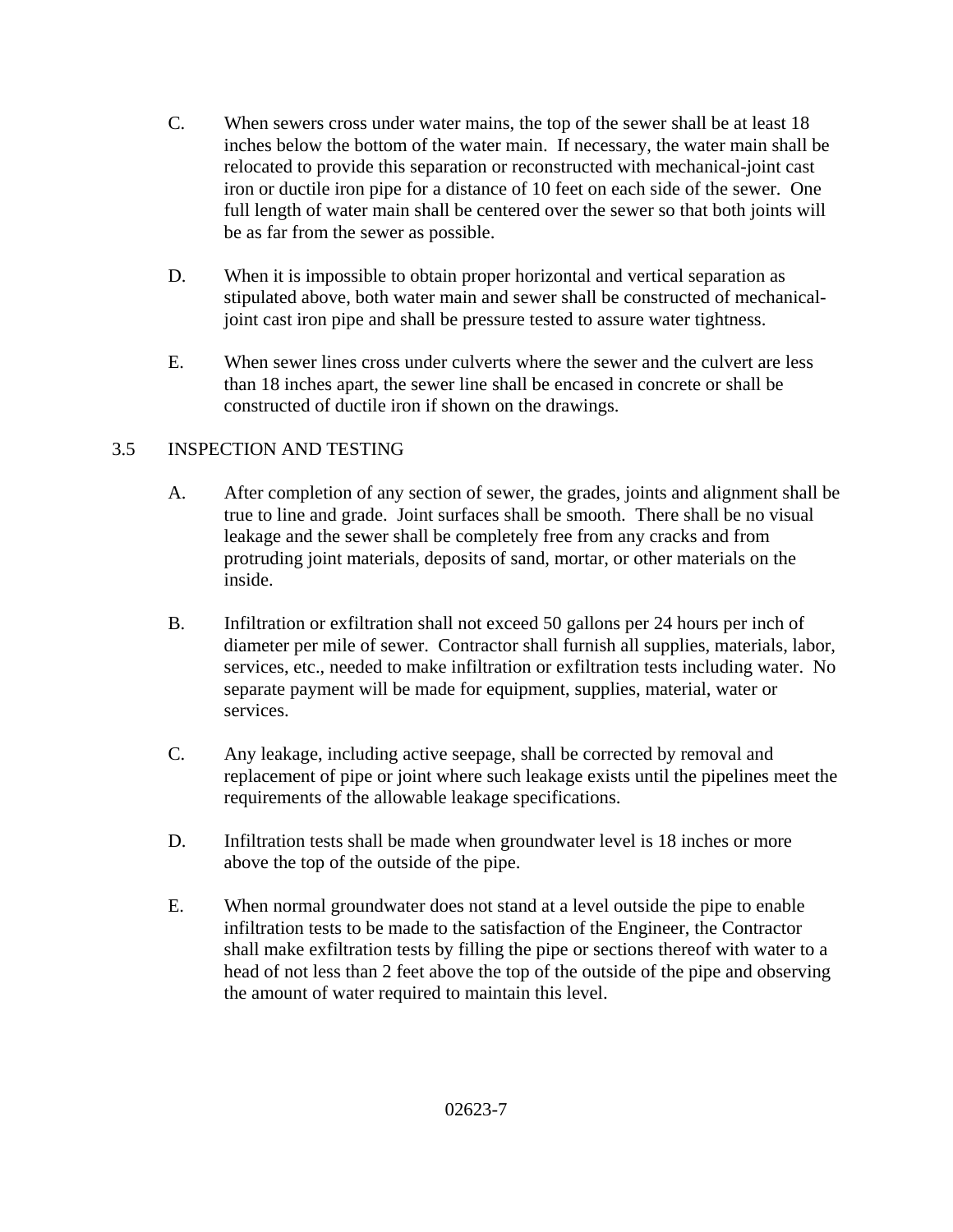- F. Low pressure air testing may be used in lieu of infiltration testing at the Contractor's request and upon approval by the Engineer. When approved by the Engineer, Low Pressure Air Test shall be made in accordance with the procedures and standards listed below.
	- 1. Clean pipe to be tested by propelling snug-fitting inflated rubber ball through pipe with water.
	- 2. Plug all pipe outlets with suitable test plugs. Brace each plug securely to prevent blowouts. As a safety precaution, pressurizing equipment shall include a regulator set at slightly above test pressure to avoid overpressurizing and damaging an otherwise acceptable line. No one shall be allowed in the manhole during testing.
	- 3. If the pipe to be tested is submerged in groundwater, insert a pipe probe by boring or jetting, into the backfill material adjacent to the center of the pipe, and determine the pressure in the probe when air passes slowly through it. This is the back pressure due to groundwater submergence over the end of the probe. All gauge pressures in the test should be increased by this amount.
	- 4. Add air slowly to the portion of the pipe installation under test until the internal air pressure is raised to 4.0 psig.
	- 5. After an internal pressure of 4.0 psig is obtained, allow at least two (2) minutes for air temperature to stabilize, adding only the amount of air required to maintain pressure.
	- 6. When pressure decreases to 3.5 psig, start stopwatch. Determine the time in seconds that is required for the internal air pressure to reach 2.5 psig. Minimum permissible pressure holding times for runs of single pipe diameter are indicated in the table in seconds. Times for mixed pipe sizes of varying lengths should be calculated as described in ASTM C 828-76T using formula  $t = K x d/q$  (q = 0.0020).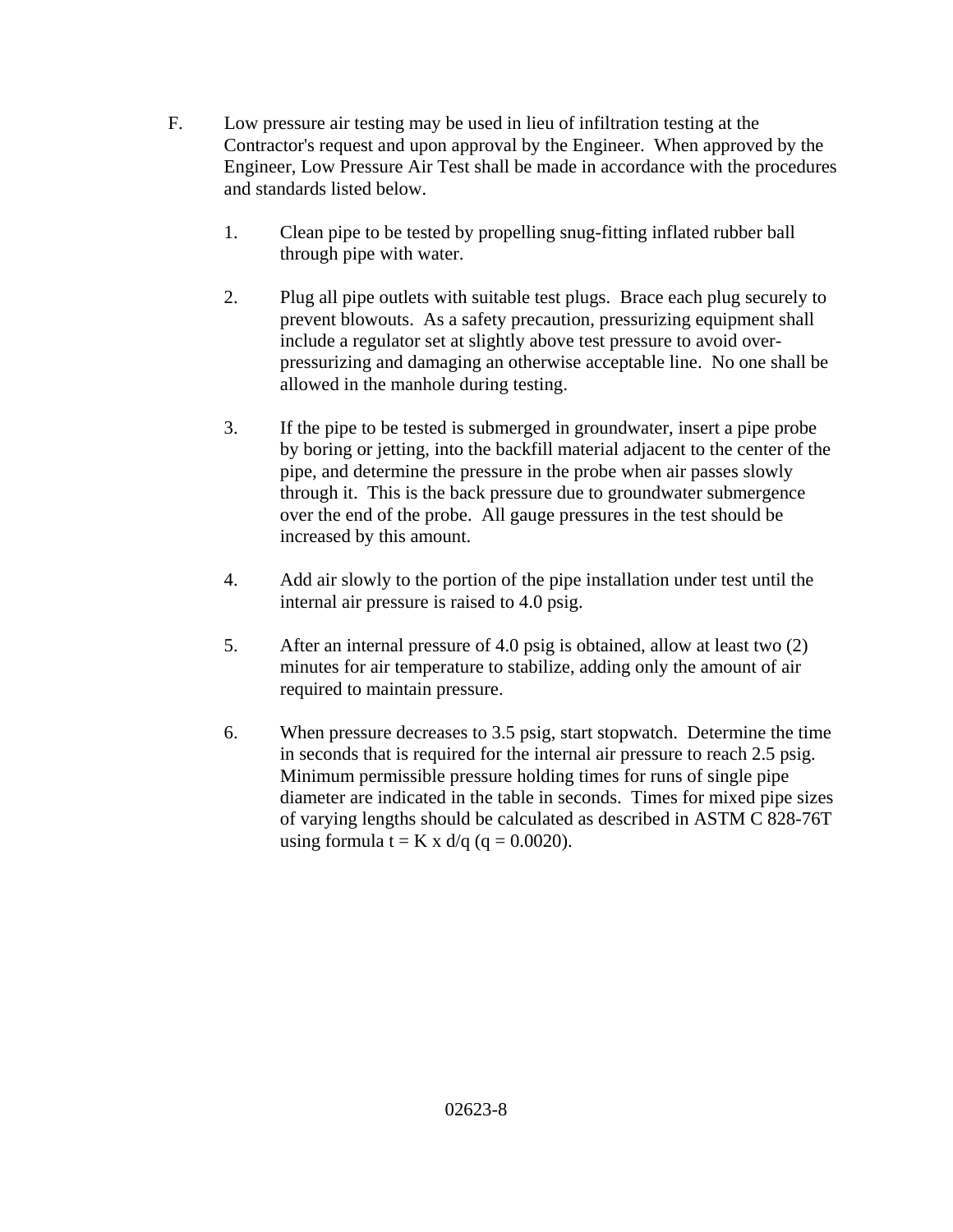| 1<br>Pipe                | $\overline{2}$<br><b>Minimum</b><br><b>Time</b><br>(min:sec) | 3<br>Length<br>For<br><b>Minimum</b><br><b>Time</b><br>(f <sub>t</sub> ) | 4<br>Time<br>for<br>Longer<br>Length<br>(sec) | Specified Minimum for Length (L) Shown (min:sec) |        |        |        |        |        |        |        |
|--------------------------|--------------------------------------------------------------|--------------------------------------------------------------------------|-----------------------------------------------|--------------------------------------------------|--------|--------|--------|--------|--------|--------|--------|
| <b>Diameter</b><br>(in.) |                                                              |                                                                          |                                               | 100 ft                                           | 150 ft | 200 ft | 250 ft | 300 ft | 350 ft | 400 ft | 450 ft |
| 4                        | 3.46                                                         | 597                                                                      | .380L                                         | 3:46                                             | 3:46   | 3:46   | 3:46   | 3:46   | 3:46   | 3:46   | 3:46   |
| 6                        | 5:40                                                         | 398                                                                      | .854L                                         | 5:40                                             | 5:40   | 5:40   | 5:40   | 5:40   | 5:40   | 5:42   | 6:24   |
| 8                        | 7:34                                                         | 298                                                                      | 1.520L                                        | 7:34                                             | 7:34   | 7:34   | 7.34   | 7:36   | 8:52   | 10:08  | 11:24  |
| 10                       | 9:26                                                         | 239                                                                      | 2.374L                                        | 9:26                                             | 9:26   | 9:26   | 9:53   | 11:52  | 13:51  | 15:49  | 17:48  |
| 12                       | 11:20                                                        | 199                                                                      | 3.418L                                        | 11:20                                            | 11:20  | 11:24  | 14:15  | 17:05  | 19:56  | 22:47  | 25:38  |
| 15                       | 14:10                                                        | 159                                                                      | 5.342L                                        | 14:10                                            | 14:10  | 17:48  | 22:15  | 26:42  | 31:09  | 35:36  | 40:04  |
| 18                       | 17:00                                                        | 133                                                                      | 7.692L                                        | 17:00                                            | 19:13  | 25:38  | 32:03  | 38:27  | 44:52  | 51:16  | 57:41  |
| 21                       | 19:50                                                        | 114                                                                      | 10.470L                                       | 19:50                                            | 26:10  | 34:54  | 43:37  | 52:21  | 61:00  | 69:48  | 78:31  |
| 24                       | 22:40                                                        | 99                                                                       | 13.674L                                       | 22:47                                            | 34:11  | 45:34  | 56:58  | 68:22  | 79:46  | 91:10  | 102.33 |
| 27                       | 25:30                                                        | 88                                                                       | 17.306L                                       | 28:51                                            | 43:16  | 57:41  | 72:07  | 86:32  | 100:57 | 115:22 | 129:48 |
| 30                       | 28:20                                                        | 80                                                                       | 21.366L                                       | 35:37                                            | 53:25  | 71:13  | 89:02  | 106:50 | 124:38 | 142:26 | 160:15 |
| 33                       | 31:10                                                        | 72                                                                       | 25.852L                                       | 43:05                                            | 64:38  | 86:10  | 107:43 | 129:16 | 150:43 | 172:21 | 193:53 |
| 36                       | 34:00                                                        | 66                                                                       | 30.768L                                       | 51:17                                            | 76:55  | 102:34 | 128:12 | 153.50 | 179.29 | 205.07 | 230:46 |
| 42                       | 39:48                                                        | 57                                                                       | 41.883L                                       | 69:48                                            | 104:42 | 139:37 | 174:30 | 209:24 | 244:19 | 279:13 | 314:07 |
| 48                       | 45:34                                                        | 50                                                                       | 54:705L                                       | 91:10                                            | 136:45 | 182:21 | 227:55 | 273:31 | 319.06 | 364:42 | 410:17 |

 $*Q$  is the allowable leakage rate in cu.ft./min/ft<sup>2</sup> of inside surface area of pipe (Q=0.0015)

G. The maximum allowable deflection for PVC pipe is 5%. After the PVC pipe has been installed and backfilled, the Contractor shall check the deflection by pulling a vertical floating pin type go/no go mandrel sized at 95% of the actual inside diameter of the pipe used through the pipe. Deflection tests shall not be conducted before the elapse of 24 hours after backfilling. Any pipe not passing the mandrel shall be replaced and rechecked. Minimum diameters of mandrels to be used are:

$$
8" = 7.37"
$$
  
\n
$$
10" = 9.22"
$$
  
\n
$$
12" = 10.98"
$$
  
\n
$$
15" = 13.43"
$$

H. Final Inspection Preceding Acceptance: Final inspection will include a visual inspection of each section sewer by looking from manhole to manhole with the aid of reflected sunlight or an electric torch. Such light used for inspection shall